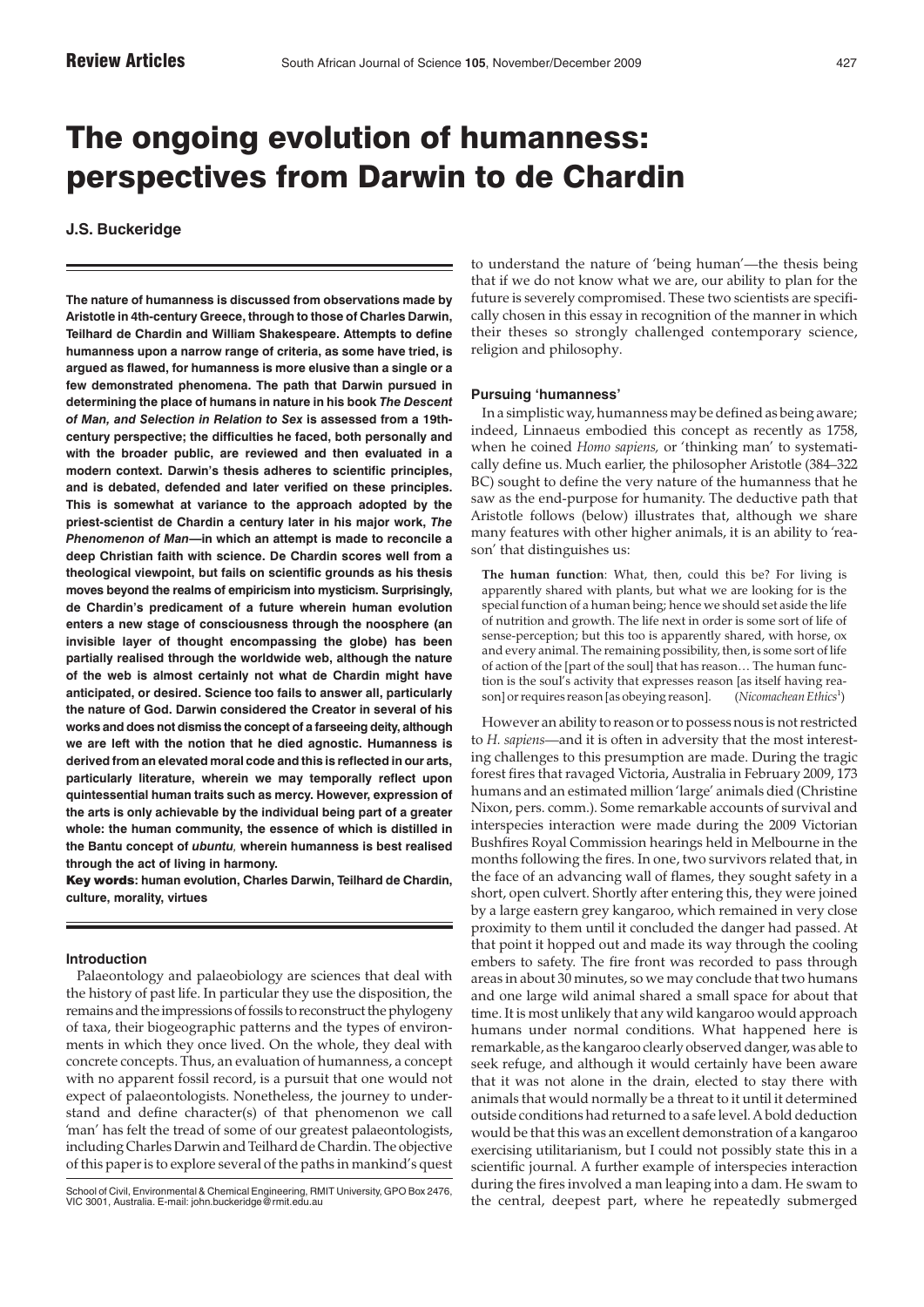himself to keep cool and to douse the falling cinders. During the period of greatest conflagration he was tightly surrounded by a number of ducks, most which were within touching distance. It would be arrogant indeed to conclude that the actions of the kangaroo and birds were simply of instinct, and therefore fail to demonstrate any higher level of nous.

Although ability to rationalise is clearly not the prerogative of humans, it is nonetheless a capacity that is not held equally in other species. Rather, it is a progressive faculty, particularly within mammals, such that the ability to reason in different species may be arranged in a continuum.<sup>2</sup>

Other traits that must be assessed in a journey to define humanness include the development and sustainability of complex social behaviour; the ability to produce and appreciate art and music; the appreciation of beauty; spatial and temporal awareness; the development of complex oral and written language; religion; and not least, the moral virtues, 44 of which are: assertiveness, beneficence, benevolence, cleanliness, commitment, compassion, confidence, cooperation, courage, courtesy, creativity, detachment, diligence, enthusiasm, excellence, flexibility, forgiveness, generosity, gentleness, honesty, honour, humility, idealism, joyfulness, justice, love, loyalty, moderation, modesty, orderliness, patience, peacefulness, perseverance, purposefulness, respect, responsibility, self-discipline, service, tact, thankfulness, tolerance, trustworthiness, understanding, unity.

The virtues, espoused by Aristotle, are derived from the Greek άρετή (arete); a term encompassing goodness and excellence, wherein any choice made is one that lies between a deficiency and an excess. For example, courage is the mean between cowardice and foolhardiness. Any one of the above virtues alone does not define good, and it follows that practice of any in isolation cannot be seen as manifestly human—and may not even be moral. Whether animals are capable of moral judgement is unknown, although there is some evidence of this behaviour in primates, social carnivores and some cetaceans.<sup>3</sup> Ironically, much of the journey to human dominance over the biosphere has been achieved through exercising traits that are clearly not in the least virtuous, although they may, in the short term, illustrate survival of the fittest, e.g. genocide and waging of war. The manner in which we address mankind's greatest crime, environmental degradation, will ultimately decide which species is the fittest. On past record, it may not necessarily be *H. sapiens.*

Returning to the earlier traits, humanness defined by the possession of social behaviour that permits coexistence in densely populated communities is flawed, as this character is demonstrated by many species, including invertebrates such as bees and ants. An appreciation of music, especially the creation of music, is sometimes cited as a uniquely human trait; however, there are numerous examples of song created by birds and cetaceans. Birds in particular are capable of mimicking human music, just as we do with birdsong. Music definitely has a calming effect—on humans, and also on many other higher animals. Farmers in many countries use classical music to placate cows during milking. However, when it comes to animals making music, there is still debate about the purpose—whether it is functional, or for pleasure, and whether we are simply trying too hard to anthropomorphise.<sup>4</sup> A distinction humans do have however, is the ability to inscribe the music, e.g. in the written form, or digitally.

As to beauty, the concept, and appreciation, of it entertained Aristotle,<sup>5</sup> and Darwin deliberated long on its significance in human evolution—and concluded that an awareness of beauty within the environment, as opposed to a response to beauty as a



Fig. 1. To think is to know. However, knowing is not an exclusively human characteristic. (Canis familiaris, alias Buster the boxer.)

sexual attractant (as in many animals), was a trait refined and acquired in humans through culture. We should remember however, that Darwin was a keen observer of nature, and in *The Descent of Man, and Selection in Relation to Sex* (hereafter *Descent of Man*) he notes that some animals deliberately collect bright objects with which to adorn their nests.2 Thus an appreciation of beauty in itself is not useful in defining humanness.

Nor is an appreciation of human language restricted to humans, for example, that most domesticated of species, *Canis familiaris*is certainly capable of understanding not just nuances, but simple words. Many dogs can comprehend the spelled word, e.g. 'w-a-l-k' and respond accordingly (Fig. 1). A sceptic may state that dogs do not understand words—rather they are just very good at reading human body language. Indeed this may be so, but also so for human infants. In language then, it is perhaps only our ability to manipulate symbols in a complex manner that is distinctly human. Some animals have demonstrated an ability to count, $6$  and most animals have an awareness of space, although an appreciation of the relationship between time and geography is much more difficult to assess. Many animals migrate: they clearly know where to go, and when, although this is for the most instinctive rather than cognitive. Although we currently have no way of knowing exactly what animals are capable of thinking of, it is perhaps the human ability to think beyond the realms of reality, to model present trends and hypothesise on both the distant past and the future that is distinctive. Nonetheless, this does not significantly reduce the elusiveness of the concept of humanness.

Until the inception of the Enlightenment in Western Europe at the beginning of the 18th century, man was generally considered distinct from the biosphere. This Judaeo-Christian view has humans created separately from all other living organisms, being differentiated by creation in the image of God. Not surprisingly, man was given dominion over nature. This was to change in the mid-1800s, when one philosopher in particular, Charles Darwin, took a different turn when he ventured to suggest that humans were part of a continuum with other animals, rather than the product of any special creation.<sup>2,7</sup>

## **Evolution and the emergence of human culture**

Whilst the preceding section pursued, and in part assessed the essence that defines humanity, the following reviews the climate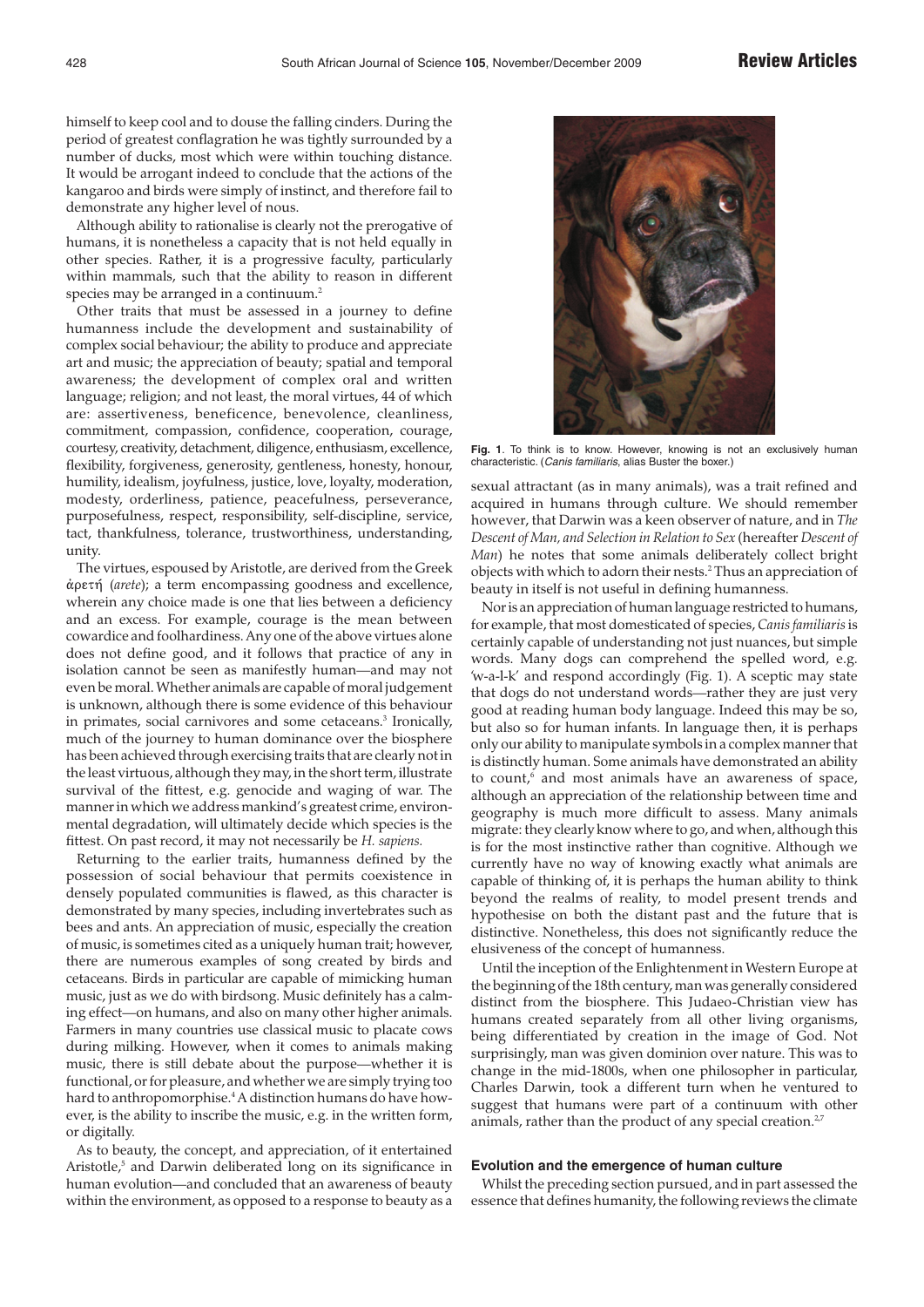of aversion that had, up to the mid-19th century, obstructed the placement of *H. sapiens*—with respect to all other living organisms – into the scheme of origins through natural selection.

## **Man's journey away from immortality**

As a young graduate student I was very much preoccupied with the phylogeny, evolution, and geographic and temporal distribution of barnacles. This provided an extraordinary opportunity to research the group of organisms that had, some 130 years earlier, sufficiently inspired Charles Darwin for him to devote more than eight years to their study. However, it is how he interpreted the barnacles that is relevant here—for in four volumes ranging over 1851–1854, the barnacles were described in an order that we would find acceptable in today's systematic taxonomy.8,9 Darwin began his study of barnacles (or cirripedes) after finding a minute, rather unusual, burrowing cirripede in the shell of the South American gastropod *Concholepas.* His dissection and description of this taxon aroused his natural curiosity of the whole group, which had only recently been recognised as crustacean rather than molluscan. Cirripedes were, at that time, not well understood, but a growing amount of excellent fossil material, supplemented by collecting considerable numbers of recent specimens, provided an irresistible opportunity to unravel the taxonomic relationships of the group.9 Finally, it was the encouragement of John Edward Gray, then Keeper of Zoology at the British Museum, that ensured his long dedication to the group.<sup>10</sup> It is reasonable to conclude that it was the cirripedes that provided Darwin with the insight into how natural selection functioned. Surprisingly, he referenced them little in his seminal work *On the Origin of Species by Means of Natural Selection* (hereafter *Origin of Species*), although it was his barnacle research that confirmed his status as a biologist, and for this he was awarded the Royal Society's Royal Medal in 1853.9

Darwin was somewhat reluctant to publish his views on humanity's place in evolution, and this probably reflects his concern with public acceptance, or otherwise, of his 'species theory' . Although 'enlightened' with respect to the previous century, Britain in the mid- to late-19th century was not the secular society it is today; further, it is important to reflect upon the very considerable influence that the established church (i.e. the Church of England) had at that time—in all aspects of life, including science. Darwin was all too aware of this, and agonised over the polarising effect he knew his work would have—as many saw it as a direct threat to the widely accepted and socially cohesive relationship between man and God. In light of strong criticism, he did remove one significant impediment to wider acceptance of his work by including suitable reference (and reverence) to a Creator in the closing sentences of later editions of the *Origin of Species.*11,12

Although he had planned to include reference to human beings in his 1868 book, *The Variation of Animals and Plants under Domestication,* he did not do so, apparently because the size of this work, which, as two volumes, ended up much greater than he had originally planned.<sup>13</sup> It was ultimately in 1871, more than ten years after the publication of *Origin of Species,* that Darwin was sufficiently emboldened, or believed his *Origin of Species* was sufficiently well accepted, for him to publish *The Descent of Man* (Fig. 2).

The key tenet in the *Descent of Man* is that *H. sapiens* is descended from some less highly organised (= evolved) form. Amongst the evidence for this that Darwin cites:

• A shared embryonic development.

• A shared morphology (e.g. the structure of the skull, limbs and musculature, especially with other mammals).

THE DESCENT OF MAN, AND SELECTION IN RELATION TO SEX BY CHARLES DARWIN, M.A., F.R.S., &c. IN TWO VOLUMES .- Vol. 1 WITH ILLUSTRATIONS LONDON: JOHN MURRAY, ALBEMARLE STREET. 1871. [The right of Translation is rea

**Fig. 2**. The title page from the first edition of Darwin's The Descent of Man and Selection in Relation to Sex (1871, John Murray, London).

## • Geological succession (i.e. the fossil record).

Although he acknowledges that there are individual differences between man and other animals, Darwin concluded that any perceived differences would have been induced by the same general causes and therefore must obey the same laws (i.e. those of natural selection) as the lower animals. He takes great effort to emphasise this principle:

The great principle of evolution stands up clear and firm… it is incredible that all these facts should speak falsely. He who is not content to look, like a savage, at the phenomena of nature as disconnected, cannot any longer believe that man is the work of a separate act of creation. (*Descent of Man*<sup>2</sup> )

One area where Darwin does see distinction between humans and other animals involves the level of intellect and the moral disposition of humans. He acknowledges that these mental powers exist in higher animals, and that they are of the same nature; but he concludes that the difference is simply the degree to which they are developed.

However, Darwin views the principal distinction between man and animals as religious: with the special essence that defines humans being the impact of a deity. He was confident that humans were spiritual creatures, and that belief in 'spiritual agencies' was ubiquitous in human societies; however, it may well follow from this that an instinctive belief in God is the self-fulfilling argument for God's existence.

The belief in God has often been advanced as not only the greatest, but the most complete of all the distinctions between man and the lower animals. It is however impossible, as we have seen, to maintain that this belief is innate or instinctive in man.

#### (*Descent of Man*<sup>2</sup> )

That Darwin was unable to resolve whether or not a beneficent God arose in humanity as a direct result of the advance of culture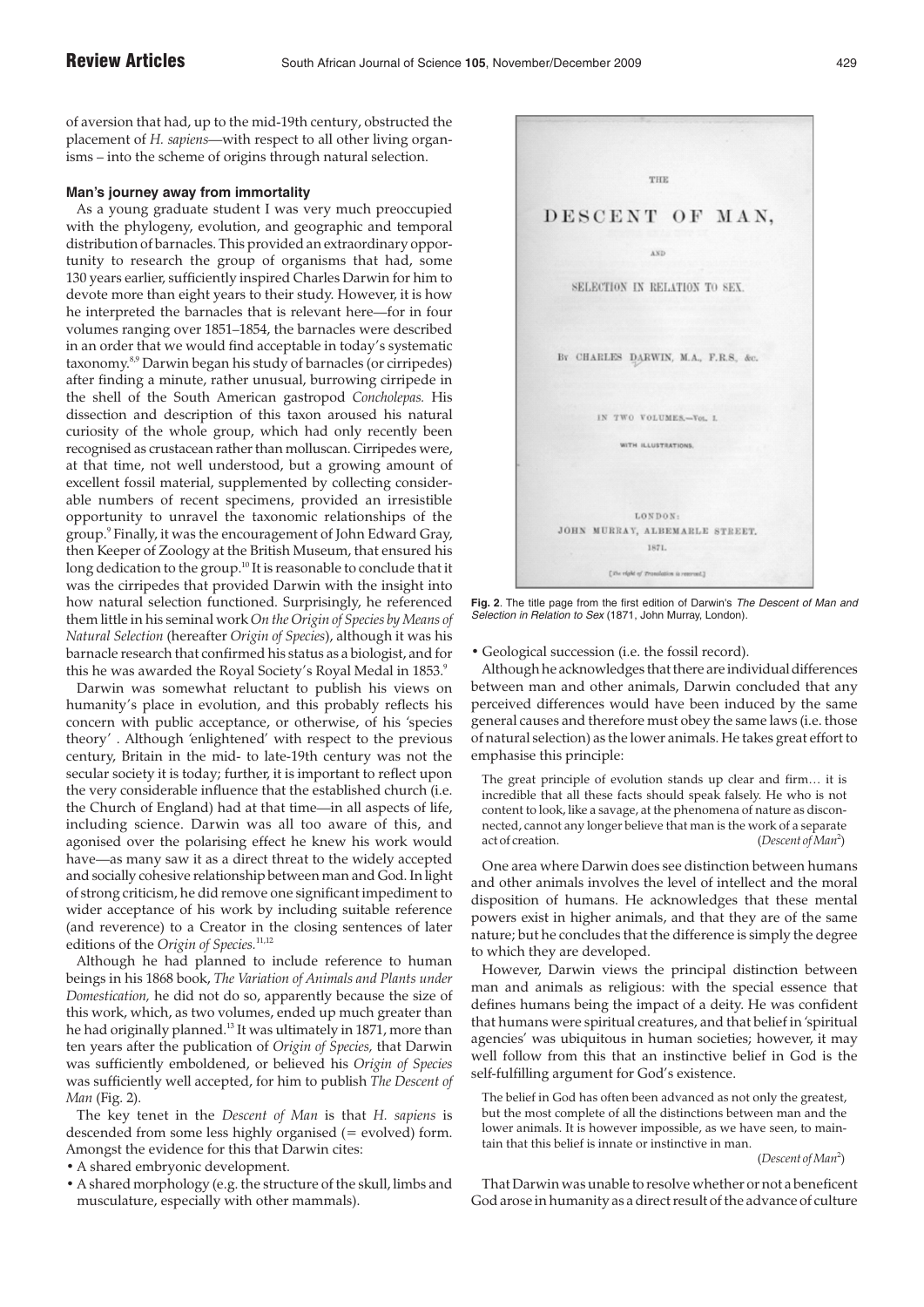is demonstrated by his apparent agnosticism at his death. More than a century later, this issue remains unresolved in science.

## **South African links**

In 1836, during the voyage of HMS *Beagle,* Darwin visited South Africa and stayed several weeks at Simon's Bay, Cape Town.14Although we are not able to differentiate FitzRoy's words from those of Darwin's, the comments they made at that time in a letter to the *South African Christian Recorder* are relevant here because they give us an insight into Darwin's worldview.15 In the process of writing in defence of land acquisition by missionaries, they extolled the elevated place of Europeans, especially English gentlemen and Church of England missionaries, who, they asserted, began the civilising process of native peoples through the teaching of the gospel. Although Darwin lived at a time when there were widespread and very different perceptions of the tribes of the human race to those we currently have, it is clear from his abhorrence of slavery that he was deeply disturbed by the inequity and harsh treatment that much of humankind received.

His views on women too are, from a 21st-century perspective, politically unacceptable—even though he was viewed as a seditious liberal by many of his countrymen. Again this must be seen in context of his times, for the resolution of universal suffrage for women was still many decades away. Charles Darwin's perceptions were a reflection of 19th-century morality. Nonetheless, I cannot even begin to appreciate how his capable and indefatigable wife Emma would have viewed his observation that:

Man is more courageous, pugnacious, and energetic than woman, and has a more inventive genius. (Descent of Man<sup>2</sup>)

## **Reconciling the religious–science nexus**

The French Jesuit palaeontologist, Pierre Teilhard de Chardin was born in 1881, one year before Darwin's death; like Darwin, de Chardin was to visit South Africa. He did so twice—in 1951 and 1953, inspecting the Pliocene *Australopithecus africanus* caves at Sterkfontein in the company of the distinguished South African hominid palaeontologist John T. Robinson.<sup>16</sup> De Chardin's remarkable career was by this time almost over; although he made a significant contribution to anthropology, this was not achieved in Paris or Rome, for he had spent most of his adult life living in exile overseas. His formative years as a priest were in Europe, but his notions of life, although germinated in youth, were to come to fruition in China where he worked for two decades and where, amongst other extraordinary achievements, he was co-discoverer of Peking man. (He was also 'co-discoverer' of the now infamous Piltdown man, found in an English quarry, which was subsequently demonstrated to be a hoa $x^{17}$ ).

De Chardin's most widely known work, *The Phenomenon of Man,* completed in 1938, was not published until 1955, shortly after his death.18 In this book, de Chardin the scientist confirms his acceptance of the antiquity of the Earth and the progression of life, from the simplest forms to the most complex, as reflected in the fossil record. He is a Darwinist. However, this science is somewhat compromised by mysticism when introducing the ubiquitousness of spirituality—a concept with which, he is confident, we must all be most familiar.<sup>18</sup> Although de Chardin is forthright in recognising that spirituality is opaque scientifically, human spiritual evolution develops as the more profound aspect of de Chardin's polemic. It is apparent from the outset that *The Phenomenon of Man* was intended as a scientific, rather than a theological work. Nonetheless, it is a work that many scientists would not recognise as science—this book is not founded in empiricism, although this should not detract us from the message. De Chardin seeks to unravel the greatest question humanity faces: Who are we, and what is our purpose? As noted, Aristotle saw the end point of being human as the exercise of rational capacities like excellence and intelligence; he concluded that these are generally best developed within the context of friends, or community.<sup>1</sup> To de Chardin, however, the end point for humanity (hominisation) was still some considerable way off.

De Chardin believed that all species mutate: they either evolve through time or become extinct. Of course this process also includes humans. He saw the end point of human evolution as the formation of the noosphere, a term coined to describe an invisible layer of thought that would surround the Earth, and which would equate to the sum total of humanity's mental and spiritual state.<sup>18</sup> In his noosphere, all human culture, love and knowledge would be subsumed into a shared mental and spiritual state. This would follow the evolution of a more self-reflective humanity, and would end at what he called an 'omega point' . He deemed every individual as possessing a vital role in the evolution of the world, with each, through cooperative effort, being clearly cognisant of his or her individual task in achieving the 'omega point' .

De Chardin's premonition of a global web through establishment of the *noosphere* has, in a way, been realised much earlier than he would have anticipated—in the worldwide web. However, the breadth and magnitude of this web is probably not what de Chardin would have anticipated, or have wished. As he would have hoped, the worldwide web does constitute a medium in which individuals may express their potential (online) to the full, and it also represents, to an increasing degree, an accumulation of much of human expression. However, it cannot currently be categorised as a vehicle that is advancing humanity to a spiritual communion with a personal God. Importantly, it is through the latter that De Chardin saw fulfilment of his *noosphere.*

De Chardin's work attempts to weave together both science and a deep Christian mysticism in a manner imbued with optimism and anticipation. His argument is often difficult to follow, especially if viewed from a scientific perspective; as a rational, empirical scientific thesis then, it fails—but as a reflection on the potential for humanity to reach nirvana, it is a truly wondrous success.

#### **Drawing the threads together**

The way in which humans perceive themselves is, in the main, the substance of literature—the written word thus provides a cogent reflection of the nature of a particular society at a fixed point in time and place. This reflection comes to us not simply through the art of poetry and prose, but through the utilitarian languages of commerce, engineering, law and science. However, there is another less rigid usage, wherein language defines those quintessential human genres of satire, irony, mockery, censure and humour. Indeed, it is through the use of these that we may gauge the level (and depth) of a civilisation. For example, as the first decade of the new millennium draws to a close, humanity is at last becoming painfully aware of the outcomes of both its success and its excess. Faced with what is an apparently inexorable and imminent global warming, and an intransigent Intergovernmental Panel on Climate Change that is adamant that the change is driven primarily by anthropogenic carbon dioxide, it is more than refreshing to read a novel and moderately well-argued satirical dissertation that claims that a strong causal pathway exists